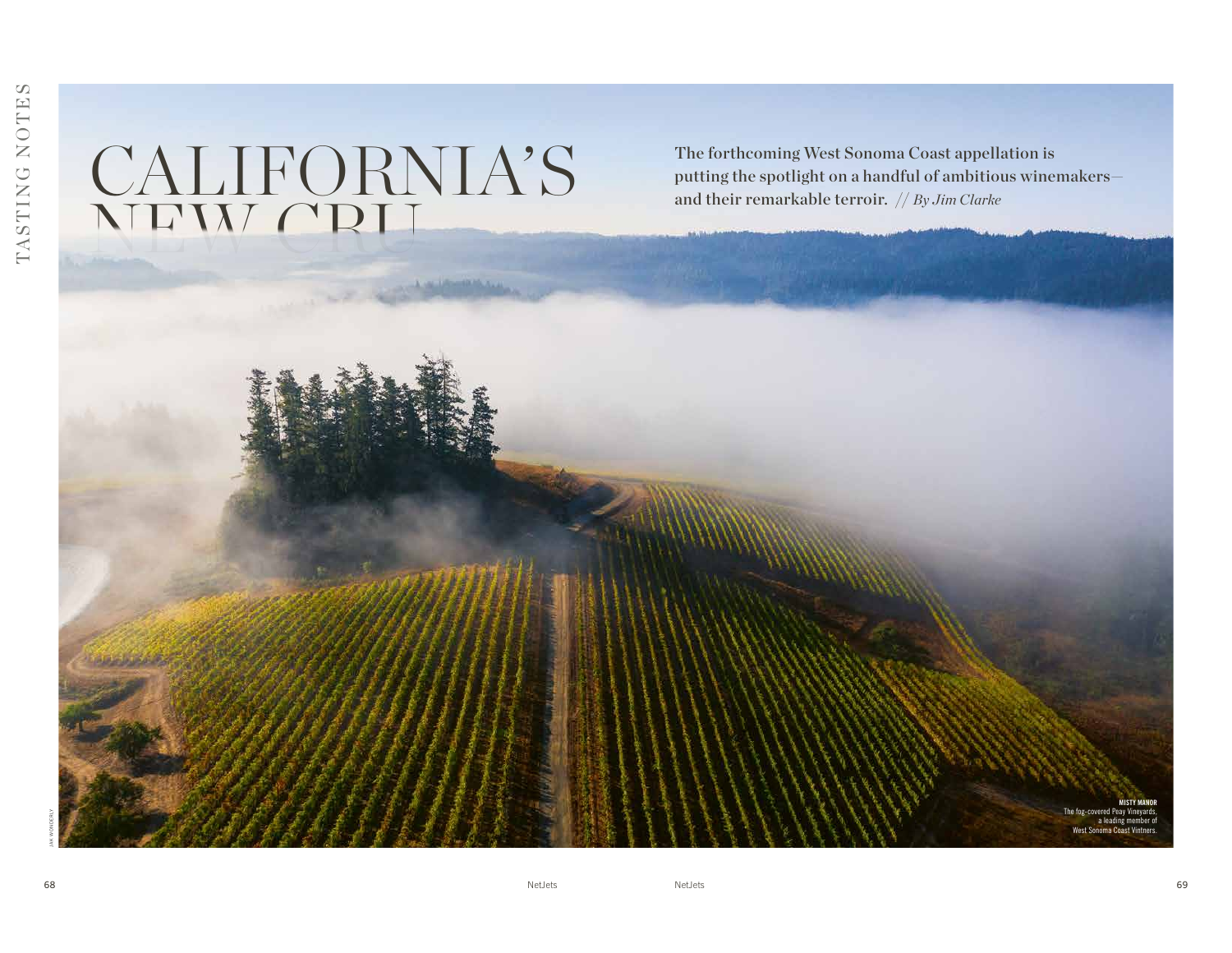

**мовтн ог sам гвамсіѕсо**, just a few miles from the cool breezes regulations, for one—approval is imminent. The resulting AVA will poke through the dense fog below, the vines basking in the bright an AVA in its own right) and into the Occidental Freestone area. California sunshine. This is the Sonoma Coast, or, as at least some Coast. Local wineries think that's a distinction worth making.

Sonoma Coast Vintners group," says Andy Peay of Peay Vineyards. misleading," says Chantal Forthun, winemaker at Flowers Vineyard the region; they were the very frst to plant vineyards there. "We calling out the western far reaches of the appellation is incredibly had a belief that the coastal part was quite different from the important because the wines have so much more coastal identity inland areas, and we were determined to discover more about and they're so distinctive from the inland Sonoma Coast wines." that and see what the differences were, in both the wines and the growing regions." In 2015 the group took that information nurseries and two years of climate and soil studies convinced and submitted it to the government, applying to have the West them the coastal area was right for pinot noir and chardonnay, Sonoma Coast designated an AVA (American Viticultural Area), but the wine industry looked askance at the remote location. the official designation for U.S. winegrowing regions. After Hirsch Vineyards had been established nearby over a decade many delays—the Trump administration put a hold on all new earlier, but when Bronx-born David Hirsch bought a disused

BLOSSOMING BUSINESS Chantal Forthun, winemaker at Flowers, and the vineyard's tasting room, above. Facing page: Hirsch Vineyards' coastal setting.

of the Pacifc Ocean, vineyards adorn the mountaintop ridges that stretch from Annapolis down through Fort Ross-Seaview (already

locals are accustomed to calling it, the "true," or "west" Sonoma Sonoma Coast AVA already exists. However, it encompasses not "In 2011, six wineries got together and we founded the West decidedly uncoastal places, like the Russian River Valley. "It's so His 52-acre property lies in Annapolis at the northern end of & Winery. "The Sonoma Coast appellation is so large. I think If the word "west" seems redundant, the problem is that a just the area along the coastline but also a large swathe of inland,

In the early 1990s Joan and Walt Flowers' experience with



© FLOWERS VINEYARD & WINERY

© HIRSCH VINEYARDS